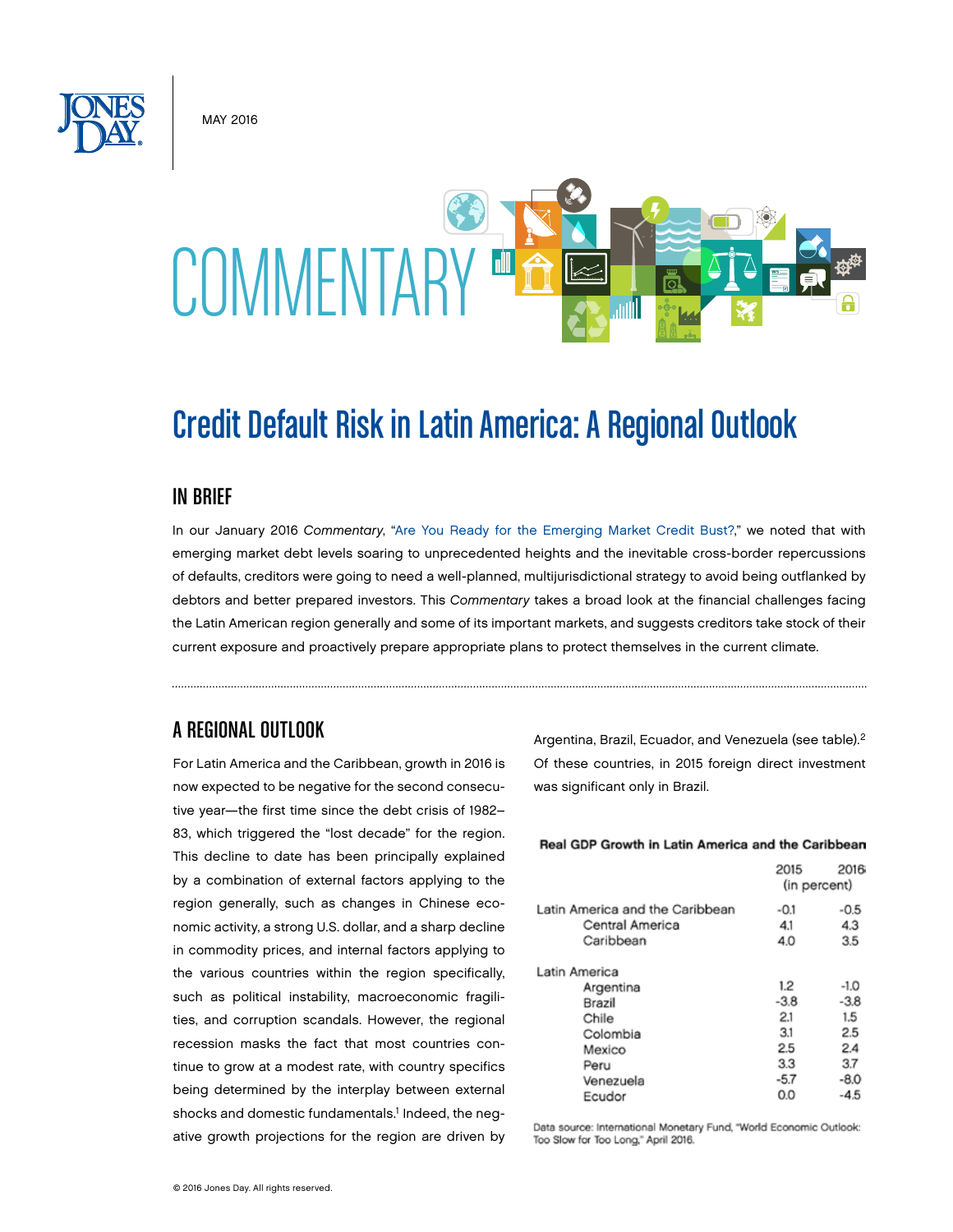#### South America

Chile, Colombia, and Peru. Chile, Colombia, and Peru have strong fiscal, monetary, and financial policies that have so far effectively staved off contraction. The foundations for growth remain in place, including credible institutions and favorable foreign borrowing costs. Governments in these countries to varying extents are continuing to work to take advantage of these circumstances with ambitious infrastructure development plans that continue to attract the financial support of international investors. The International Monetary Fund ("IMF") expects Peru, Chile, and Colombia to grow in 2016 at a rate of 3.7 percent, 1.5 percent, and 2.5 percent, respectively. In these countries, although there is an uptake in default and insolvency cases, there are no signs of a widespread credit crisis.<sup>3</sup>

Brazil. In Brazil, macroeconomic fragilities (weak domestic economy, weak fiscal position, high inflation, and high interest rates) combined with political instability, the slump in commodity prices, and the bribery scandal roiling Petroleo Brasileiro S.A., known as Petrobras, have dominated the economic outlook. According to the IMF, Brazil's output is expected to fall 3.8 percent in 2016, after a 3.8 percent contraction in 2015. Unemployment has risen sharply, and inflation is in the double digits.<sup>4</sup> Last year, a record 1,287 Brazilian companies—most of them oil equipment, construction, and manufacturing firms—requested court protection from creditors, about 55 percent more than in 2014. The Brazilian Corporate Recovery Institute estimates that half of such companies may go bankrupt during their turnaround attempts.<sup>5</sup> While this conclusion demonstrates that the Brazilian bankruptcy law needs to continue to improve in order to provide additional mechanisms for struggling businesses to survive, it also shows that many companies, including large corporate enterprises, have been able to utilize *recuperação judicial* to successfully restructure. Inspired by the U.S. bankruptcy code's Chapter 11 procedure, the new Brazilian law was designed to revive ailing companies and prevent them from slipping further. As a result of this potential for value preservation, we are seeing a dramatic increase in debt restructurings aimed at providing companies with a manageable path to recovery.

Venezuela. In Venezuela, the collapse in oil prices has intensified a full-fledged economic and political crisis. With widespread shortages of consumer goods and prices spiraling down, the IMF expects that Venezuela will experience a fall in output of 8 percent in 2016 with inflation rate rising to 720 percent from a world-high inflation rate of about 275 percent in 2015. In 2014, Venezuela issued a new foreign investment law that further reduced foreign investors' rights in the country, making conditions for foreign investment unlikely to improve in the near term.

Argentina. In Argentina, the new government of Mauricio Macri has taken significant steps toward eliminating restrictions on the foreign exchange market, removing several constraints on international trade and announcing the main guidelines of a macroeconomic framework, including negotiating a deal with the holders of \$900 million of bonds on which Argentina defaulted in 2001. The new approach has improved prospects for growth in the medium term, although for 2016 the GDP is still expected to contract. After a 15-year absence, Argentina has returned to the international capital markets with a successful \$16.5 billion bond offering, the largest emerging market bond sale on record.<sup>6</sup> Inflation is, however, in the double digits, and a significant increase in foreign investment is likely to ramp up slowly. From a legal standpoint, in the next few years we expect to see a strengthening of the country's institutions and, one hopes, an increase in corporate governance and legal compliance in the private sector.

# Mexico, Central America, and the Caribbean

Mexico. Mexico is expected to continue to grow in 2016 at a moderate pace (2.4 percent), supported by healthy private domestic demand and spillovers from a strong U.S. economy.<sup>7</sup> The IMF anticipates that the depreciation of the peso (by 16 percent in real effective terms in 2015) and lower electricity prices will boost manufacturing production and exports and have a positive impact on domestic demand. In addition, the implementation of structural reforms continues broadly on track. In 2015, the telecommunications reform and the latest auction of oil fields were successful in attracting foreign investment, while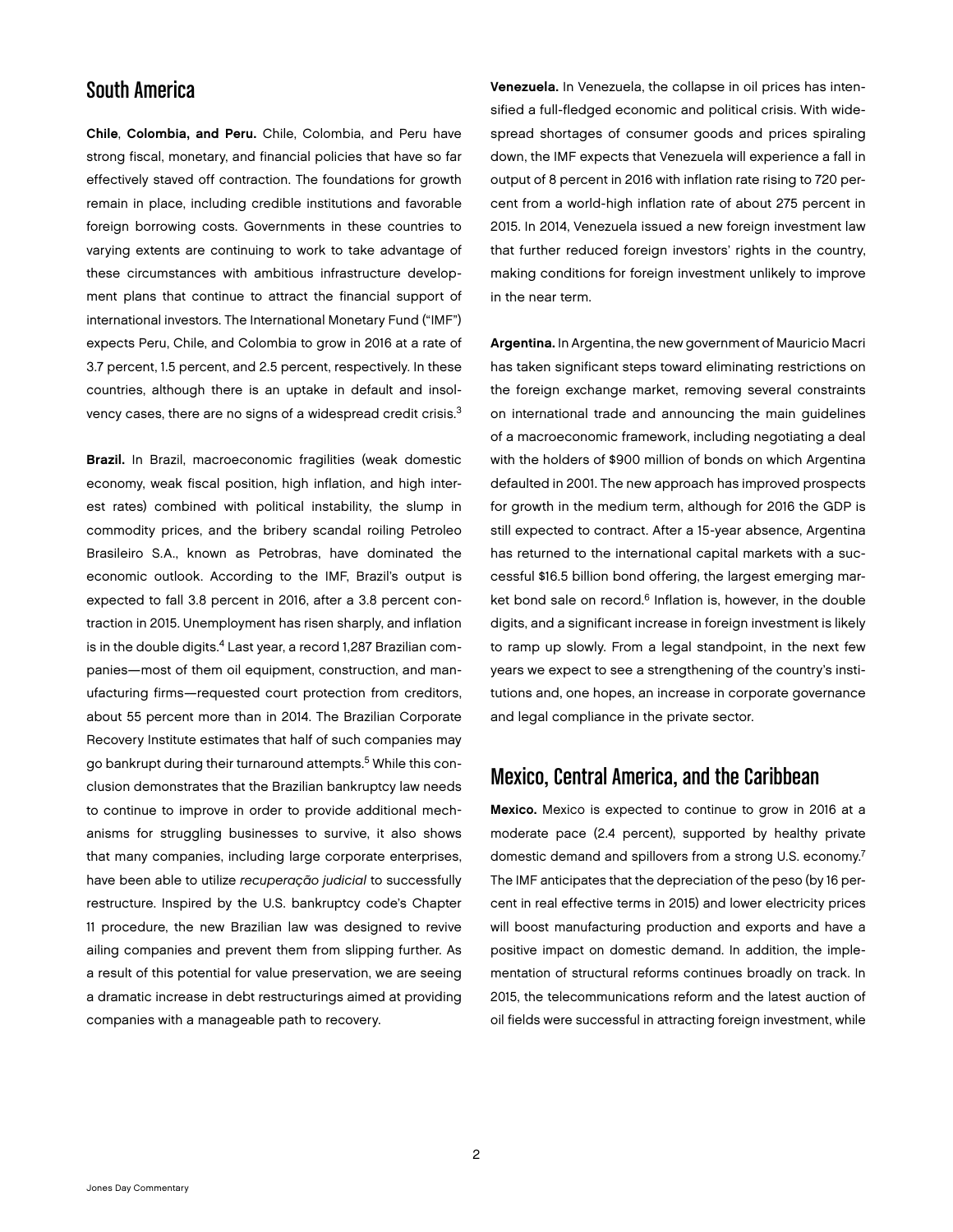the financial reform helped strengthen consumer protection and led to increased competition in the banking sector.<sup>8</sup> The sharp decline in oil revenues was largely offset by a combination of higher-than-expected fuel excises and income taxes (related to the 2013 tax reform) and the oil-price hedge of oil export receipts. In spite of this situation, oil and construction companies started to show signs of distress in 2015, which are deepening in 2016. In February 2016, faced with the prospect of a continuing drop in oil revenue, the Public Finance Secretary of Mexico announced \$8.3 billion in budget cuts, slashing the budget of Petroleos Mexicanos ("Pemex"), the state oil company. Pemex faces \$90 billion in unfunded pension liabilities and \$11 billion in debt obligations in 2016. It also accounts for approximately one third of Mexico's federal spending.9 On April 13, the Mexican government granted Pemex a \$4.2 billion aid package and a \$2.9 billion tax cut.<sup>10</sup> The rescue package is conditional on Pemex cutting spending by \$5.8 billion this year, approximately 19 percent of last year's total spending. Rating agencies are closely watching Pemex's success in the ongoing sales of non-key assets and the farming out of oil fields to joint ventures. Overall, however, the fundamentals of the Mexican economy remain relatively sound, and it is expected that the budget cuts, which are larger than anticipated, will help build a buffer against a weaker economy.<sup>11</sup>

Central America and the Dominican Republic. Central America and the Dominican Republic, like Mexico, have benefitted from a strong U.S. economy and higher remittances and, as they are net commodity importers, from lower commodity prices. However, the recent softening of world coffee and banana prices could reduce this trend.<sup>12</sup>

The Caribbean. On the other hand, with the exception of the Dominican Republic, the Caribbean region has become one of the most indebted in the world, and its economies are more vulnerable to external shocks. The key factors contributing to debt distress in the Caribbean region are natural disasters, economic volatility, banking and currency crises, and socioeconomic challenges such as high crime, poverty, and unemployment.13 The four Caribbean states with the highest debt-to-GDP

ratios are Jamaica at 133 percent, Antigua and Barbuda at 107 percent, and Barbados at 103 percent. Following Puerto Rico's default, Jamaica could be the next Caribbean country to face a sovereign default given its debt levels, persistent low growth (at less than 1 percent a year in the last decade), weak government, and intermediate institutional strength.

# ASSESSING RISK AND PREPARING TO TAKE PROTECTIVE MEASURES

The Latin American region as a whole remains particularly vulnerable to a stronger-than-expected downturn in China and to further declines in commodity prices. However, the extent to which these external macroeconomic factors will have a negative effect on the various countries in the region continues to depend largely on the particular internal circumstances of such countries, with possible spillover effects in the case of the largest markets. For example, a continued deterioration of the situation in Brazil could lead to a reduced demand for exports from the Mercosur countries and to a repricing of regional assets, given Brazil's weight within Latin American debt markets as an assets class and its comparatively high degree of liquidity in the financial markets. Such spillover effects could present a risk for the otherwise moderately positive current outlook on countries such as Chile, Colombia, and Peru (although not others, such as Mexico).

Given this outlook, we expect the need for debt restructurings to continue to increase throughout the year and advise creditors to take stock of their exposure in order to start the process of laying out plans as to how best protect their rights. While no single strategy or plan is optimal for all cases, advance planning is critical due to the fact that most countries have ineffective bankruptcy laws and/or processes and weak mechanisms for efficient enforcement of creditors' rights. Although it is true that in the last 15 years, most Latin American countries have adopted insolvency statutes that favor organized debt restructurings over liquidations, experience has shown that creditors still face substantial challenges to make effective recoveries in the region.